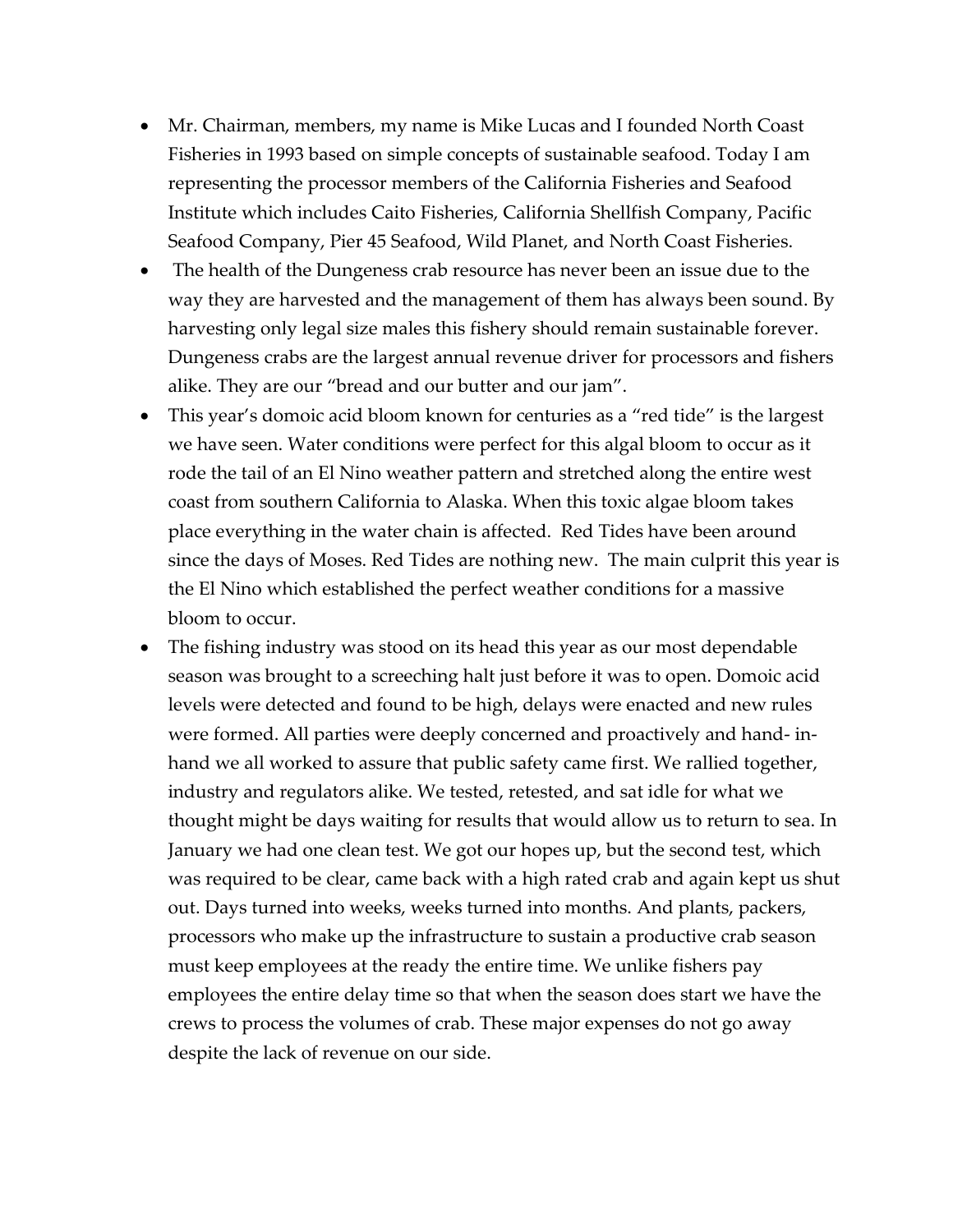- We watched the most lucrative and historic markets of the year evaporate: Thanksgiving, Christmas, New Year's, Super bowl, Chinese New Year, and Lent disappear- all went crab-less. Small amounts of Oregon and Washington crab tried to take advantage of the market gap in California but mostly fell flat, as consumers avoided crab they believed to be poisoned. Crab feeds which are a tradition in Northern California, were severely cut back or in many cases cancelled altogether. These feeds are the largest fund raisers of the year for most groups, while also the most profitable sector for local processors.
- When our season was finally announced to be March  $28<sup>th</sup>$  almost 5 months late we faced an ethical dilemma. We are true environmentalists; nobody has more at stake in being a steward of the resource than processors and fishers. We have never seen an opening so late in a year and we were deeply concerned that the crabs would be on the clutch (spawning) or in pre-molt where they grow a second shell before the outer carapace sheds off. In either scenario, the crab would be of poor quality and not marketable, but our primary concern was protecting the Dungeness crab population for future seasons. We requested a quality check prior to setting thousands of traps upon a resource that could be extremely vulnerable.
- Recent studies have shown and proven that fishing when crab are molting and have soft shells resulted in mortality rates of 30% or more, despite being handled much more gently in a study scenario than they would be in a commercial fishery. We are of the belief that a 30% or better mortality rate is not an acceptable number and as such we ask the department to consider a season that takes this clutch/molt cycle into account. A fishing season from November  $15<sup>th</sup>$ through April would allow 5-6 months of fishing and would end fishing when crabs need the break and may be vulnerable. As a bonus it would also clear gear from the waters prior to salmon fishing and prior to the whales' returning migration route.